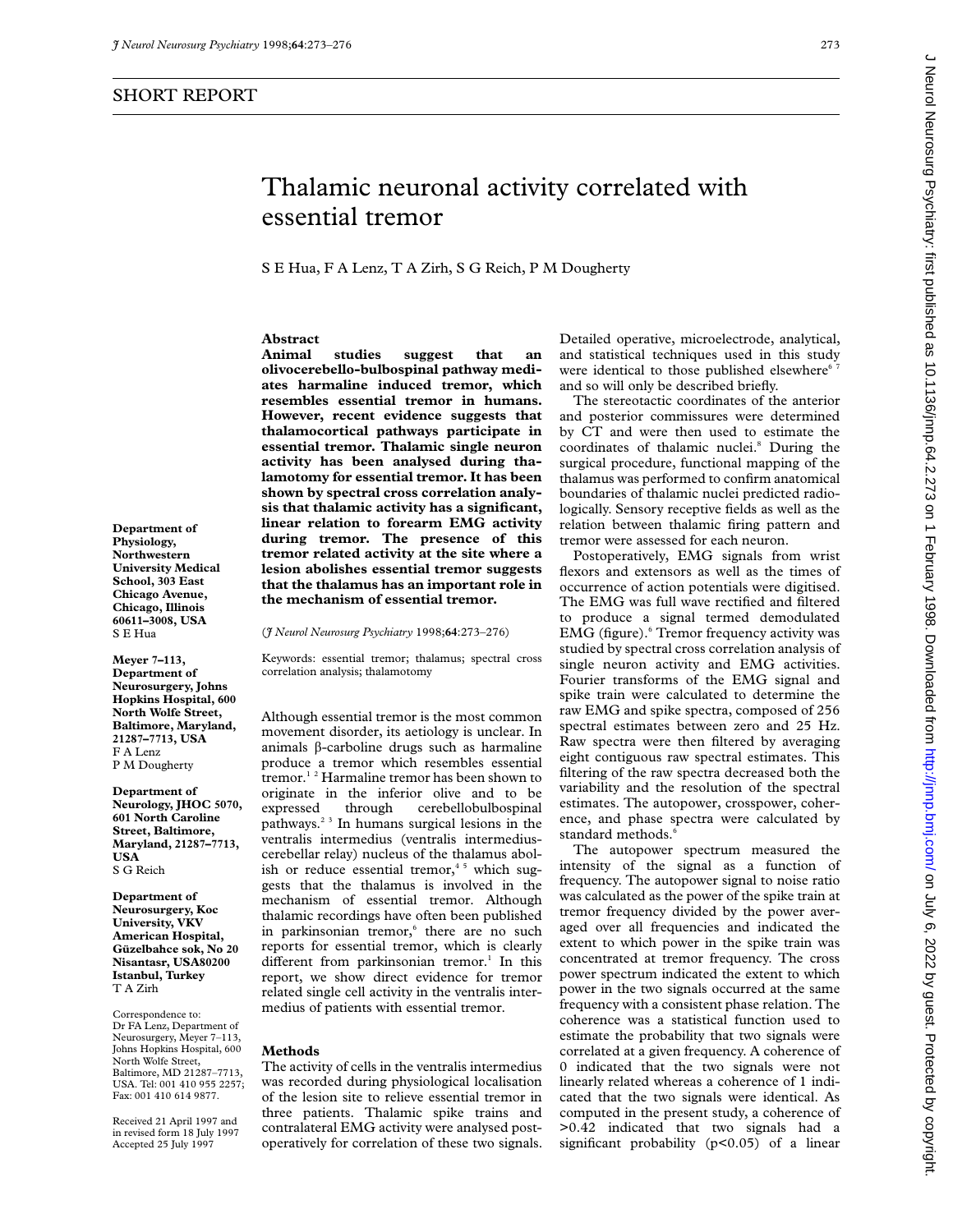

Figure 1 – Simultaneous recording of thalamic single neuron activity (3–1407401) and peripheral EMG during tremor in patient 3–14 with essential<br>tremor. A, Digitised spike train (upper trace) and demodulated EMG channels ( component occurs in the EMG autopower spectrum—that is, tremor frequency (5.81 Hz). E, F, G, cross power spectra, H, I, J, coherence spectra, and K, L,<br>M, phase spectra between spike×EMG1, spike×EMG2, and EMG1×EMG2 respect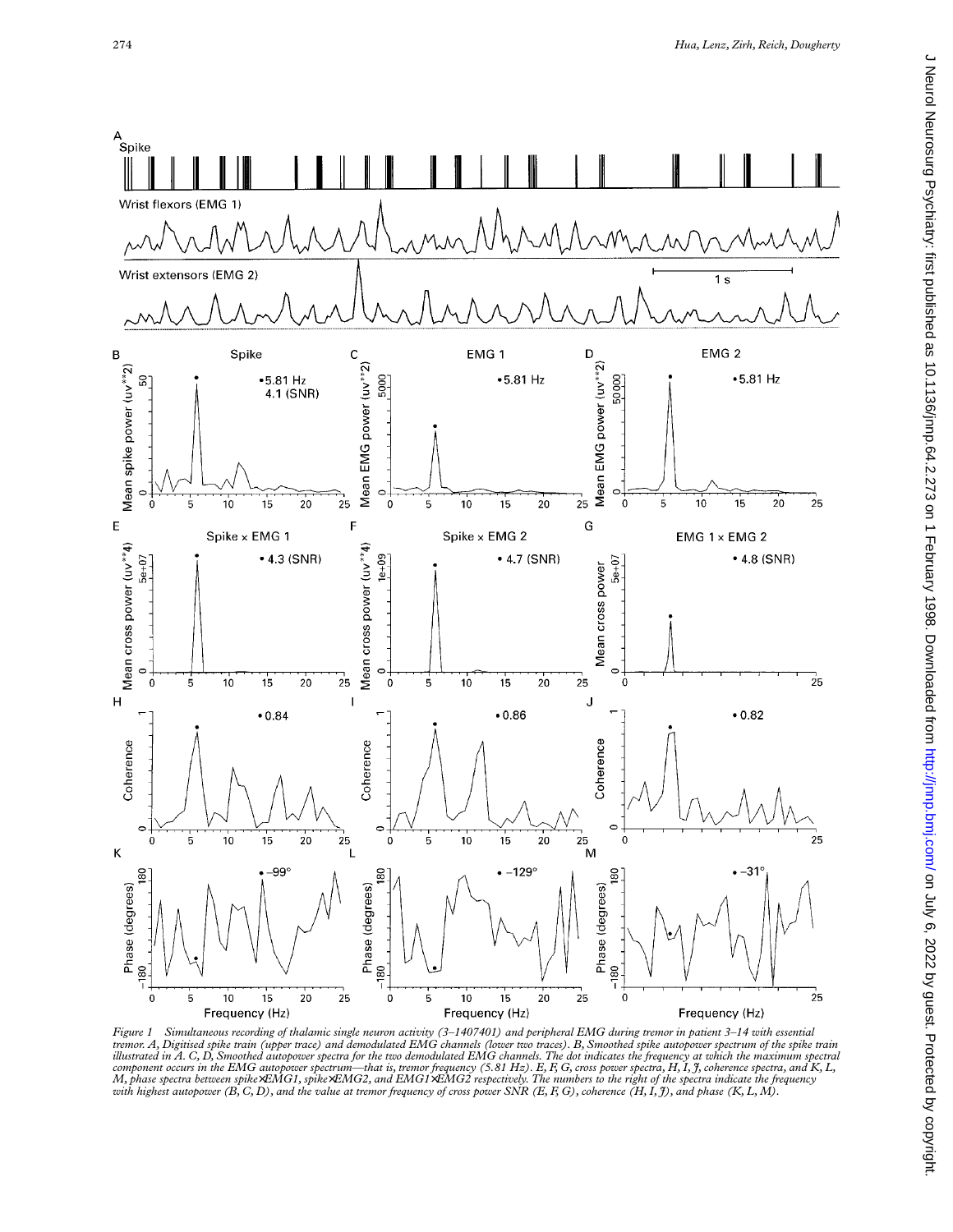| Patient No | Age | Duration of<br>tremor $(v)$ | Sex | Average preop<br>Fahn score | Average postop<br>Fahn score | Cells (n) | <b>Tremor</b><br>related cells<br>(n) | Wrist flexor $\times$ extensor<br>EMG phase (SEM) | Averaged phase angle spike<br>$\times$ EMG |
|------------|-----|-----------------------------|-----|-----------------------------|------------------------------|-----------|---------------------------------------|---------------------------------------------------|--------------------------------------------|
| $3 - 14$   | 51  |                             | М   | 3.1                         | 1.4                          | 38        | 14                                    | $(10.4^{\circ})$ n=21<br>$-16^{\circ}$            | $-51.1^{\circ}$ (24.2°) n=14               |
| $3 - 25$   | 69  | 30                          | М   | 3.7                         | 1.3                          | 16        |                                       | $12.5^{\circ}$ (15.3°) n=9                        | $-15.1^{\circ}$ (56.4°) n=4                |
| $5 - 36$   | 38  | 18                          |     | 3.4                         | 1.1                          | 19        |                                       | $112.6^{\circ}$ (4.6°) n=15                       | NA                                         |

relation.<sup>9</sup> The phase spectrum indicated the relative latency of activity in the spike train and EMG; a negative phase indicated that the spike train led the EMG signal.

## **Results**

Seventy three cells were recorded in the ventralis intermedius and the ventralis oralis posterior during functional mapping before thalamic lesioning in three patients (3–14, 3–25, and 5–36) with disabling, medically intractable essential tremor satisfying Tremor Investigation Group criteria.<sup>10</sup> In all three patients treatment with mysoline and propranolol, both alone and in combination, and treatment with clonazepam were ineffective. The table provides a description of the patients with mean preoperative and postoperative disability scores by the Fahn standard rating scale of tremor in which 0 was normal and 4 was totally dependent for the task being scored. $11$ Lesions were made in the ventralis intermedius (approximate volume  $60 \text{ mm}^{3-12}$ ) at the location of tremor related cells, with improvement in the disability scores of all patients (table).

The cell shown in the figure exhibited a periodic firing pattern similar to the pattern of EMG activity in wrist flexors and extensors. The figure (C and D) shows that EMG signals from wrist flexors and extensors had a peak in their autopower spectrum at 5.81 Hz (tremor frequency). The spike autopower spectrum of the spike train (figure B) showed a tremor frequency peak with an SNR of 4.1.

The figure (G, J, and M) shows the cross power, coherence, and phase spectra of EMG 1×EMG 2 signals. The two EMG signals were linearly related to a small phase difference at tremor frequency for patients 3–14 and 3–25 (table), showing cocontraction of wrist antagonists. E and F in the figure also show the crosspower spectrum of the spike×EMG 1 and spike×EMG 2 signals, and H and I show the corresponding coherence. The cell in the figure exhibited a firing pattern that was linearly related to both EMG channels to a significant degree (coherence >0.42). As expected in tremor with cocontraction of antagonists, all cells correlated with both extensor and flexor EMG showed a phase relation with the same sign to both muscle groups.

Patient 5–36 exhibited tremor with reciprocal contraction of wrist flexors and extensors in which the wrist flexor EMG lagged extensor EMG (table). In this patient, the phase of the spike×flexor EMG spectrum had the opposite sign to the spike×extensor spectrum for all tremor related cells.

Tremor related activity, defined by a spike SNR  $>2.0$  and coherence  $>0.42$ , was found for 36% (26 of 73) of cells in the patients studied. Sensory responses were seen in 37% (27 of 73) of cells, and 33% (nine of 27) of these sensory cells were related to tremor. Tremor related activity had a negative phase angle with respect to EMG for 67% (12 of 18) of cells in patients with cocontraction of antagonists (3–14, 3–25). In patient 5–36, a spike×EMG phase relation could not be established as the phase of thalamic activity was of opposite sign in the antagonists.

#### **Discussion**

In this study we have shown that thalamic cells have tremor frequency firing patterns that are linearly related to forearm EMG signals during essential tremor. About one third (26 of 73) of the recorded cells in three patients showed a concentration of power at tremor frequency and a significant linear relation to EMG activity during tremor. Both synchronous and reciprocal antagonist EMG patterns<sup>13</sup> showed thalamic tremor related activity.

Correlation between thalamic and EMG activity does not prove that thalamic activity causes tremor. Three different models can account for this correlation: thalamic activity drives EMG activity; thalamic activity is driven by sensory input that is generated by tremor movement; or an oscillator outside the thalamus drives both thalamic and EMG activity. The abolition of essential tremor by thalamic lesions<sup>45</sup> suggests that some population of thalamic cells drives tremor. Therefore, the population of tremor related cells which comprise one in three of all cells and one in three of sensory cells may drive essential tremor. Tremor cells with sensory inputs may mediate the resetting of tremor by peripheral perturbations.<sup>1</sup><sup>14</sup>

Animal studies suggest that the olivocerebellar circuit may be a good candidate for the central oscillator in harmaline tremor and so perhaps in essential tremor.<sup>2 15</sup> Harmaline tremor is thought to originate in the inferior olive and is transmitted via the cerebellum to vestibulospinal, reticulospinal,<sup>23</sup> or rubrospinal pathways.<sup>16</sup> Recent evidence from human studies suggests that the cerebellothalamocortical pathway is involved in essential tremor. Studies by PET have shown that the cerebellum as well as the contralateral red nucleus, thalamus, and sensorimotor cortex show overactivity during essential tremor.<sup>17</sup> Furthermore, surgical lesions of the ventralis intermedius abolish essential tremor.<sup>45</sup> In combination with these reports, the present results argue forcefully that thalamocortical connections have an important role in essential tremor.

This work was supported by grants from the NIH (K08 NS01384, R29 NS28598, P01 NS 32386-Proj 1) and the Eli Lilly corporation to FAL. We thank Lance Rowland for technical